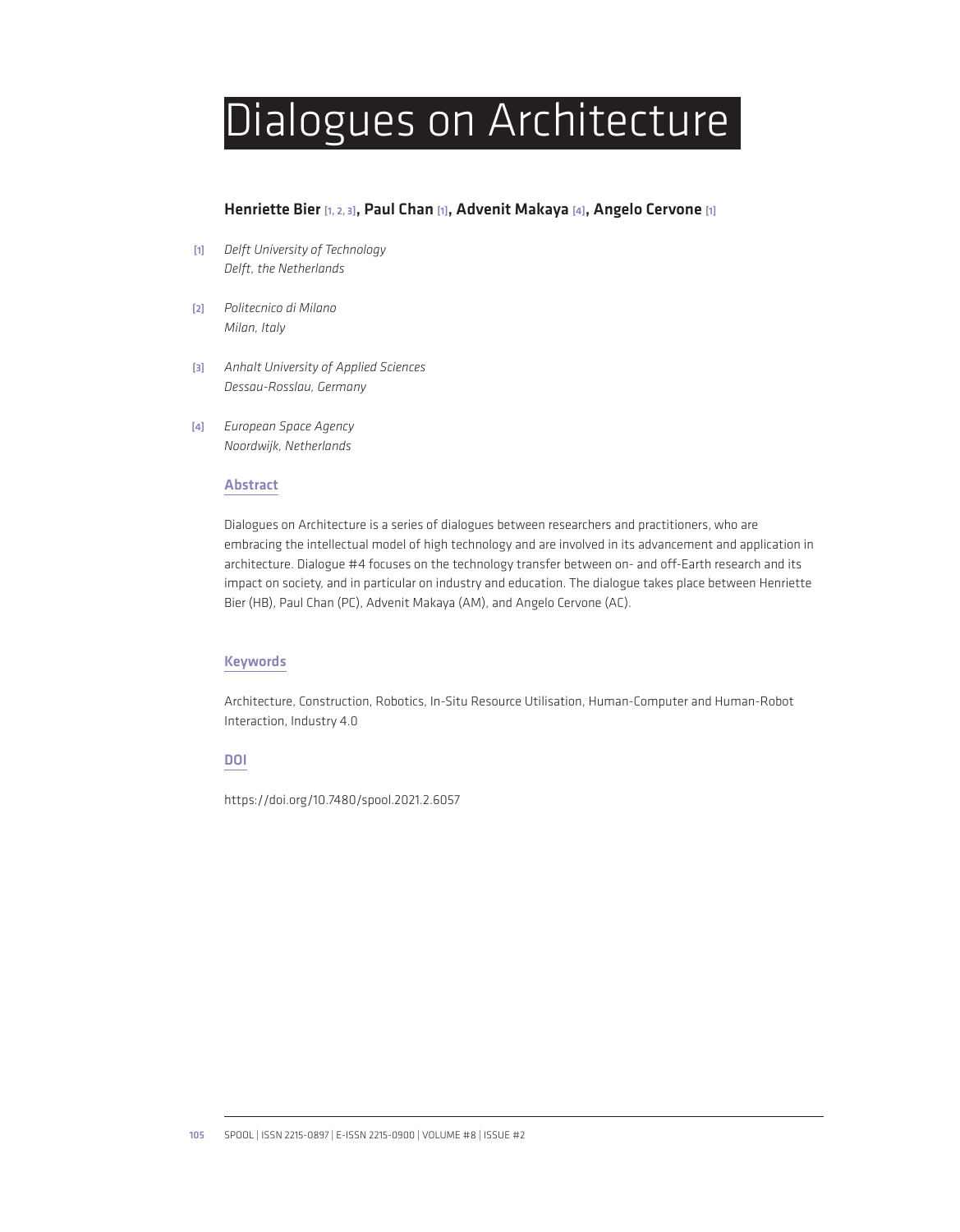# Dialogue #4

# Technology Transfer between on- and off-Earth Research and its Impact on Industry and Education

HB: Even though buildings have been gradually incorporating some level of robotic aspects since the '70s (inter alia Eastman, 1972; Negroponte, 1975), building processes have been slow in adopting new technologies, which has a major impact on productivity and safety. Compared with other industries, building construction productivity has lagged behind and remained one of the most dangerous activities in the EU, involving more fatalities than any other sector<sup>1</sup>.

One way of accelerating new technologies' adoption in building construction could be through technology transfer from off-Earth applications, which return benefits back to Earth applications in areas such as materials, advanced robotics, engineering, etc. Various projects such as the Foster and Partners' Lunar habitat, built using an autonomous swarm of robots,<sup>2</sup> or AI Space Factory's MARSHA habitat that used a biopolymer basalt composite material for 3D printing,<sup>3</sup> etc. are examples in which the potential of technology transfer is highlighted.

PC: The architecture, engineering, and construction (AEC) sector is known for its conservative outlook on innovation. As a mature sector with a long-established structure of professional roles and disciplines, ways of producing, constrained by a tight regulatory regime, are well entrenched. Not all of these constraints are necessarily bad. Clear roles and responsibilities coupled with a strong regulatory framework can safeguard against problems of health and safety, and stop buildings from collapsing. Thus, the fact that there are institutionalised ways of working should not be disregarded simply as resistance to technological change. There is a need to examine why current business models persist in the AEC sector.

The ongoing Covid-19 crisis has shown the potential of digital transformation in what is traditionally a sector characterised (to a greater or lesser extent) by on-site production. Hours of virtual meetings have replaced handshakes in the boardrooms with some suggesting that virtual engagements can create more equity and egalitarianism. Advanced robotics and drone technologies coupled with increasing sensing capabilities can help create a more resilient AEC sector by reducing reliance on conventional craft skills. Big Data analytics can unlock the puzzle to produce more liveable built environments in future cities. It seems that technological imagination never fails to amaze.

The Fourth Industrial Revolution (or Industry 4.0) is poised to transform the AEC sector. Through a constellation of technologies – ranging from robotics to advanced sensing, machine learning for Big Data analytics, augmented and virtual reality, and digital twins – Industry 4.0 promises greater efficiency in designing, constructing, and managing the built environment. In a recent McKinsey report, The Next Normal in Construction, the technological wonder of Industry 4.0, is laid out in their manifesto to turn the AEC sector into a truly global sector, offering customisable and on-demand solutions in a mass-production world.

| Eurostat document: https://ec.europa.eu/eurostat/statistics-explained/index.php/Accidents at work - statistics by economic activity |
|-------------------------------------------------------------------------------------------------------------------------------------|
| Link to Lunar habitat: https://www.fosterandpartners.com/projects/lunar-habitation/                                                 |
| Link to Marsha: https://www.aispacefactory.com/marsha                                                                               |
|                                                                                                                                     |

106 SPOOL | ISSN 2215-0897 | E-ISSN 2215-0900 | VOLUME #8 | ISSUE #2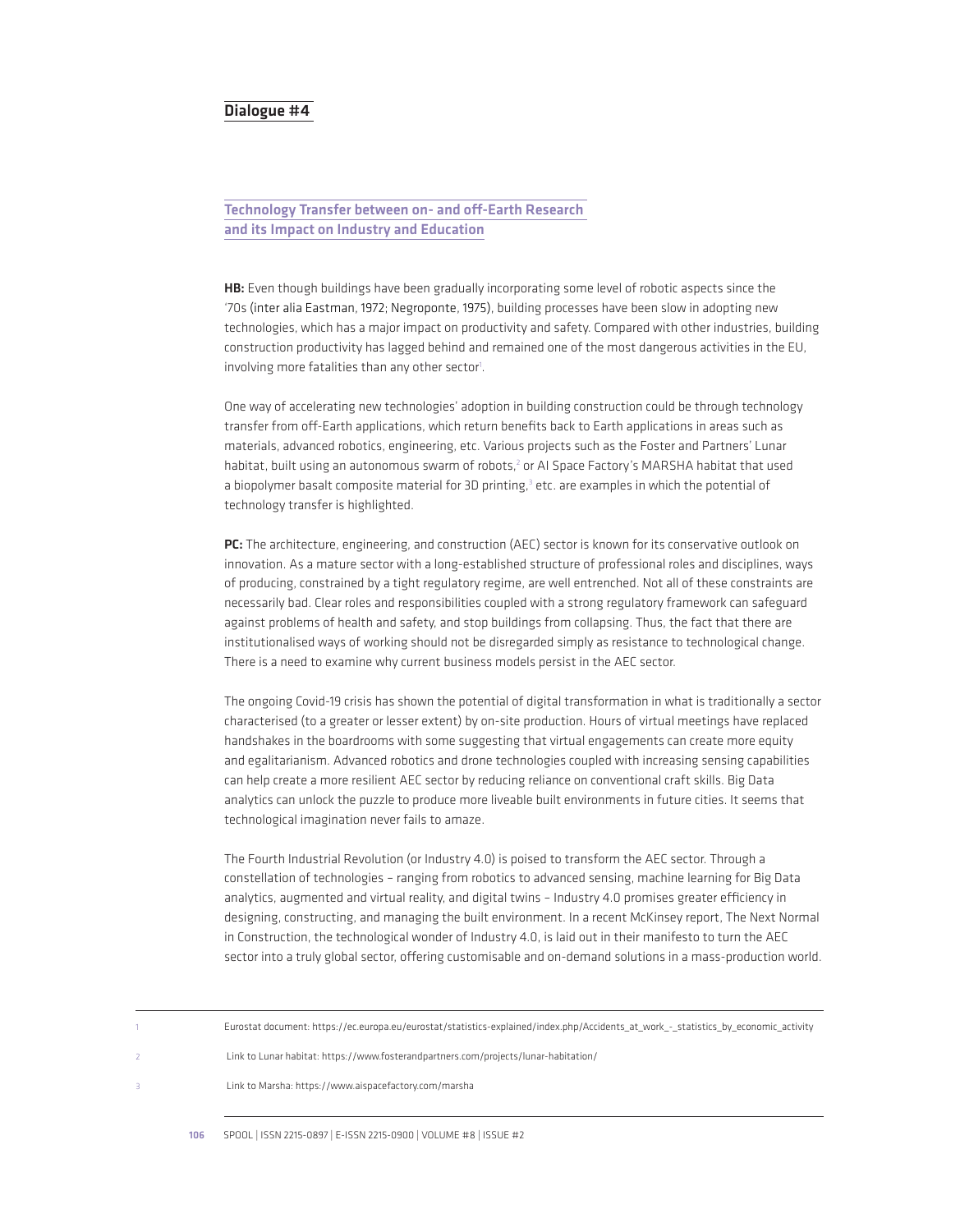HB: No doubt that robotics can help the construction sector to not only increase productivity, sustainability, and thus profitability, but also deliver superior products and services at affordable prices. According to McKinsey<sup>4</sup> (2017), almost half the activities in the global economy have the potential to be automated but less than 5 percent of all occupations can be automated entirely. People will, thus, continue working alongside machines.

In terms of the process, the tasks that can be automated need to be first identified, then physical automation of those tasks and processes has to be implemented similarly to the way the car industry has automated its tasks and processes. Then data-driven automation relying on CPS,<sup>5</sup> involving not only Human-Computer but also Human-Robot Interaction (C/HRI), predictive analytics, and Machine Learning (ML), will follow. The human remains in the loop as there are tasks such as human-level pattern recognition as well as tasks requiring subjective assessment or high-level strategic planning. Once processes and activities that have high automation potential are identified, whole process sequences could be redefined. The labour skill shift will be a societal challenge and architects, construction engineers, and workers will need to develop skills suited for the automation age. New activities and jobs will be created for which retraining and skillraising programmes will be important to support workers shifting to new roles.

Considering the expected labour skill shift, the question is also how academic education responds to the challenges of robotization and the subsequent requirement that architects, construction engineers, and workers develop new skills. Contrary to the preconception that robotization is not architecture related in its essence, the challenge is to understand the same way the modernist architects understood that the industrial revolution 2.0 and new materials fundamentally change architecture, that industrial revolution 3.0 and 4.0 with their robotic, AI, and IoT applications have a major impact on architecture, transforming not only its design and production but also its operation towards becoming a cyber-physically enhanced (production and operation) system.

In this context, accelerating the adoption of new technologies in building construction through technology transfer from off-Earth applications, which return benefits back to Earth applications in areas such as materials, advanced robotics, engineering, etc., needs further definition.

AM: Obviously, off-Earth infrastructure construction needs to respond to the limited manpower available for the construction operations, as well to the difficulty of verifying the items built on site. This requires making full use of existing and upcoming capabilities in the design and modelling of constructed parts, process modelling, process automation, in-process monitoring, as well as automation and robotic manufacturing. The collection and use of a substantial amount of data is also particularly relevant, to build models of the constructed elements, for monitoring of their behaviour and predictive maintenance. Those are key aspects of the ongoing development of Industry 4.0 and the associated technological capabilities. Off-Earth construction can therefore be an end user and a catalyst of such technological developments. Off-Earth construction can also, to some extent, be considered as the application of construction techniques which are routinely applied on Earth, to a different, more challenging environment. The wealth of experience and know-how from terrestrial industry can therefore be highly beneficial, if appropriate bridges can be

4 Mckinsey's report: https://www.mckinsey.com/~/media/mckinsey/featured%20insights/digital%20disruption/harnessing%20automation%20for%20a%20future%20that%20works/a-future-that-works-executive-summary-mgi-january-2017.ashx

5 CPS embed computer networks that monitor and control physical processes, with feedback loops between physical and computational processes.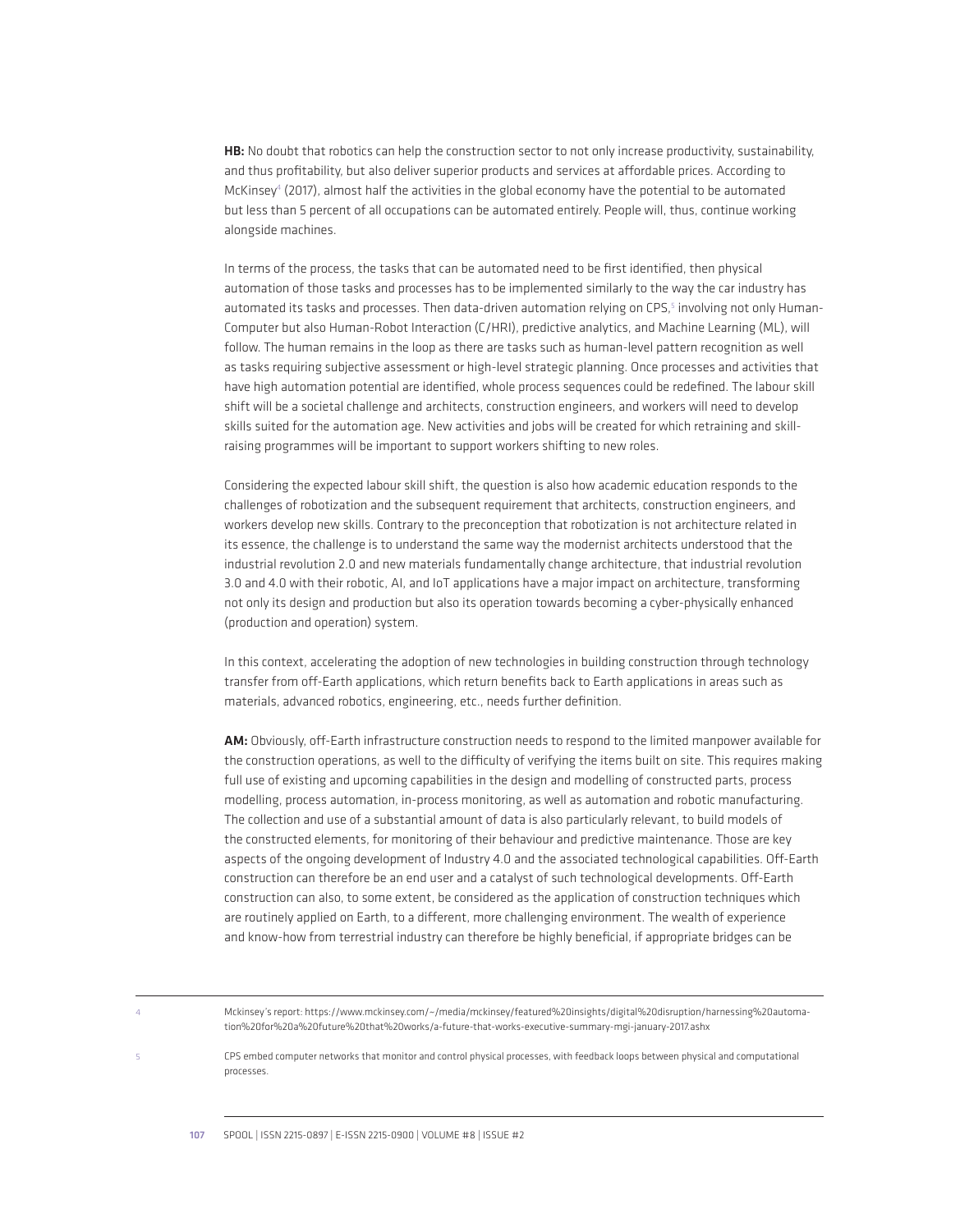established between space engineering and relevant terrestrial sectors such as architecture, construction, mining, and sustainable energy.

AC: On-Earth research is indeed fundamental to correctly prepare and plan the establishment of off-Earth habitats. Most currently envisaged programmes for the human exploration (or, in the longer term, even colonization) of extra-terrestrial celestial bodies need to be widely prepared by means of targeted activities on Earth, with two main objectives: the training of astronauts, and the demonstration/ validation of technologies.

The Mars environment especially has a number of similarities with the terrestrial one, including a comparable duration of the day and a very similar seasonal alternation. This allows for very good test facilities to be set, with sufficiently relevant experimental conditions, in some specific locations on Earth. However, the results of these validation activities need to be scaled very carefully to also take into account the differences between the terrestrial and Martian conditions. The most important differences include, just as examples, the significantly lower gravity on Mars, the completely different composition and density of the atmosphere, and the extremely toxic nature of Martian regolith.

Ultimately, the most important technologies that will need to be developed and carefully demonstrated on Earth, in order to allow for the establishment of habitats on other celestial bodies, are: technologies for the in-situ extraction, production and utilization of materials (e.g. planetary mining, 3D printing, autonomous manipulation, etc.); body protection equipment and suits; facilities for the production of food/water and the recycling of human waste; sufficiently reliable power generation plants, including facilities for the production of rocket propellants.

Of course, the opposite is also true, with aspects of off-Earth research becoming relevant to on-Earth applications. This is nothing new; from the engineering point of view, space research has always experienced a continuous synergy with research for terrestrial applications, in a wide range of fields from medicine to air/road transportation, from innovative materials to computer software and hardware, to everyday products. Unsuspected products and technologies that come directly from space engineering developments include, just as examples: the LASIK surgery technique for vision correction (NASA Technology Transfer Program, 2003)<sup>6</sup>; innovative technologies for durable gold-plating of objects (NASA Technology Transfer Program, 2018<sup>7</sup>); super-strong materials for car tyres; water purification systems; and even special supplements for baby food.

When it comes to off-Earth space research, one aspect that needs to be taken very carefully into account is sustainability. Can human colonization of other, non-Terrestrial, planetary environments be considered sustainable at all? This is a very widely debated question, see for example: Levchenko et al., 2019; Smith et al., 2019; Anker, 2005. It is more an ethical and political question than a technical one, but it still has a huge impact on engineering aspects too; which materials can be brought from Earth, and which ones need to be procured and used directly on-site? To what extent can humans alter the planetary environment with constructions and habitats? What debris and how much of it can be left on an extra-terrestrial planet? All these questions have a direct impact on the development of technologies for off-Earth habitats.

PC: Similarly, for on-Earth applications, there are ethical questions that need to be raised with respect to determining what a world driven by algorithmic ways of designing will look like. Will this necessarily

| Link to NASA website: https://spinoff.nasa.gov/spinoff2003/hm_1.html |
|----------------------------------------------------------------------|
| Link to NASA website: https://spinoff.nasa.gov/Spinoff2018/ip 4.html |
|                                                                      |

108 SPOOL | ISSN 2215-0897 | E-ISSN 2215-0900 | VOLUME #8 | ISSUE #2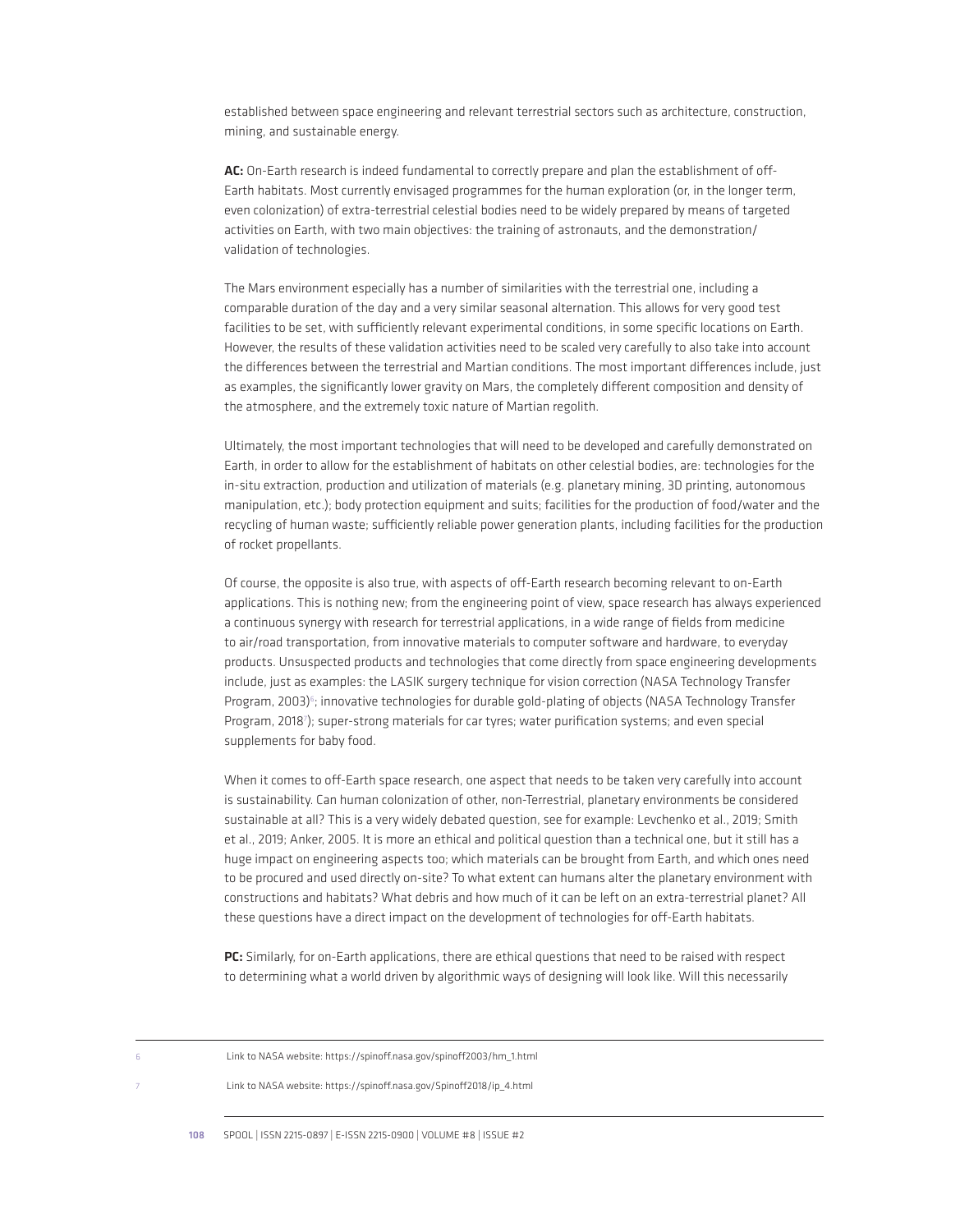lead to more equality and diversity? Or will algorithms further embed existing inequalities? How will Industry 4.0 lead to better employment and societal outcomes? And how can society safeguard against technological mega-corporations controlling the narrative of building future cities? Technology is thus the question, not the answer.

HB: These questions need to be addressed and the challenge is to also introduce them in education in order to prepare future engineers for the challenges of the 21<sup>st</sup> century.

AM: Because off-Earth infrastructure construction and manufacturing can be best implemented in a multidisciplinary context - involving expertise in space engineering, planetary science, civil engineering, architecture, and advanced manufacturing - such multidisciplinary approach should be promoted in the education of future professionals involved in space infrastructure development. This could be achieved through concurrent engineering projects and by ensuring exposure of non-space students to space engineering aspects and space environment constraints, while making space engineering students are acquainted with topics such as human-centred design, psychological aspects, and spatial planning.

AC: Education has a crucial role in particular when it comes to outside-the-box, futuristic research as, for instance, in the final BSc project (called Design Synthesis Exercise) offered at the Aerospace Engineering faculty, Delft University of Technology, where groups of 10 students work full-time for 10 weeks on a design project proposed by academic staff of the faculty. In the framework of this course, several projects related to off-Earth research and planetary exploration were recently proposed, such as: the design and planning of a comprehensive programme for the human colonization of Mars; the design of a planetary protection mission against potentially hazardous asteroids (Radu et al., 2019), etc. These projects have led to extremely interesting, outside-the-box design ideas, taking advantage of the fresh mindset and creativity of young BSc students.

Another education element that allows for the exploration of off-Earth concepts and injecting new, exciting ideas in them is, of course, the MSc theses of students. An example is a thesis that focuses on a preliminary study of technologies for in-situ production of rocket propellant on the Moon. It is easy to imagine the potential game changer this would represent for interplanetary travel; it would be possible to build "refuelling stations" orbiting the Moon, limiting the demand for propellant required to be broughtfrom Earth and thus allowing for faster, better-performing travels to Mars or other planets (Schluter & Cowley, 2020). It's not a technology to be developed in the next few years — it will take a bit longer —but when developed it will bring disruptive advantages to (human) space travel. And these students, with their projects, will definitely be precursors to these disruptive technologies.